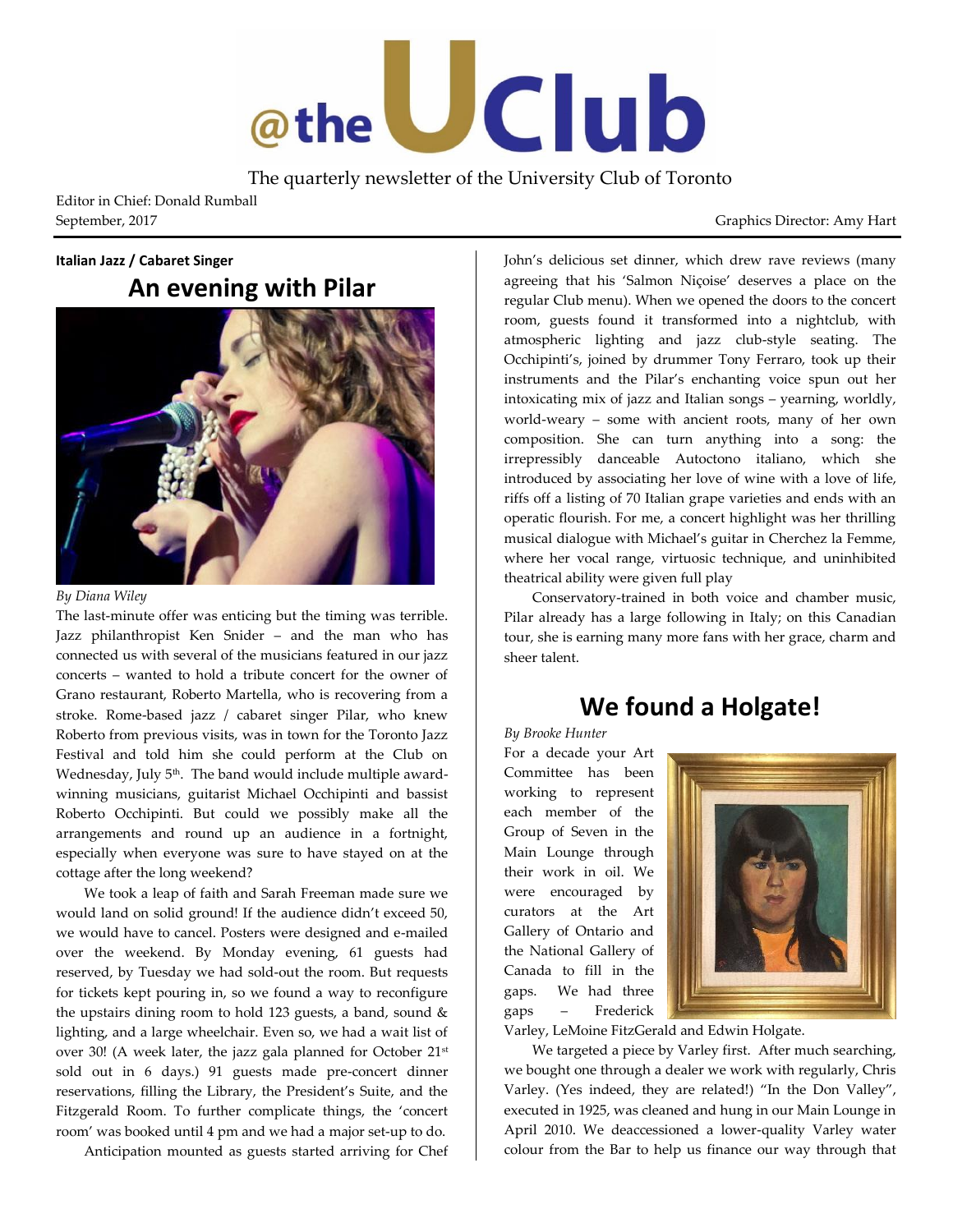one. At least that meant we finally had oil by each original member of the Group.

FitzGerald did not work in oil much so it was lucky that "Winter Landscape with Trees" came up at the Heffel Auction in 2011. It was even more fortunate that we obtained it.

That left us with just enough money in the art fund to manage our insurance expenses. We have been saving the voluntary member contributions by holding off making any significant purchases for the last number of years to be ready to pounce on a Holgate opportunity.

Our efforts were not fruitful due to the rising value of Group of Seven oils and frothy results at auction. It was so very frustrating that the more we saved, the more prices were creeping out of our reach. Then fate in the person of A. K. Prakash stepped in. Mr. Prakash is a well-respected Torontobased art dealer and collector who sourced the piece now hanging in the Main Lounge. Mr. Prakash generously waived his dealer fee for our purchase.

Edwin Headley Holgate was born in Allandale, Ontario in 1892. When he was very young, his family moved to Jamaica where his father was an engineer. Holgate was sent to Toronto to live with relatives and begin his schooling. His family returned to Canada, settling in Montreal, where Holgate studied art at the Art Association of Montreal, under William Brymner (who was also A.Y. Jackson's teacher). In 1920, some of the Brymner graduates got a large building on Beaver Hall Hill in Montreal. Over the years, Holgate continued to be involved with the Beaver Hall Group, as the artists who stayed there have become known. We enjoy a number of works on paper in our collection by the members of that group.

Holgate continued his studies in Paris, returning to Canada at the outbreak of World War I and enlisting in the army. After the war, he returned to Paris with his new wife and stayed there until 1922 when they returned to Montreal. In 1928 he began teaching wood engraving at the Ecole des Beaux-Arts. Holgate was asked to join the Group of Seven in 1930 (the ninth member), having established a formidable reputation. Although he did execute landscape paintings, he was better known for his portraits.

As for our new acquisition, it is stunning. Painted by Holgate at the height of his powers, it is a small portrait of a young indigenous girl with provenance from the Walter Klinkoff Gallery in Montreal. What a coup for our collection!

### **UCT sports Squash**

The Club handicap squash competition started with round robin play that included Bobby McDonald, Jeffrey Haylock, Ted Mercer and Maneesh Mehta. The winners of the round robin, Ted and Maneesh, met on the 9th of May to play for the Bill Cutts trophy. This is the fifth year that Ted and Maneesh have met in the finals and after a hard fought match, Maneesh reclaimed the title, which Ted took for the first time last year. Next year, we hope to expand that round robin play further, so if you are interested in playing for this prestigious trophy,

please let Karen in Sports know and she will get you on the list for next year! *Ted Mercer*

#### **Golf**

The spring golf tourney was held on June 9th at the Toronto Ladies Golf Club, which was as gracious a host as it always is. The weather was ideal, although we had to wait out a thunderstorm alert halfway through, even though it didn't rain. Maneesh Mehta had the lowest score by one stroke over Don Rumball in a small field.

The fall tournament is scheduled for September  $8<sup>th</sup>$ , when the trophies for best gross and best net score will be awarded. All golfers, regardless of handicap, are welcome.

*Donald Rumball*

### **Message from the President**

As I come to the end of my term as President, I was reflecting on what it has meant to me. I feel very privileged to have been given the opportunity to serve the Club and have enjoyed it immensely.



the members most sincerely.

my family. It was a wonderful location for the wedding reception for my son and daughter-in-law and we have enjoyed other family gatherings, large and small here. The friends I have made have become a significant part of my life and, for this, I thank the Club and

I have always enjoyed events at the Club but never have I attended quite so many. Little did I think that I would try skeet-shooting. I probably should have left it alone since the skeet were in no danger from me – perhaps I should have taken my first shots at a stationary target? And if you did not attend the Beefsteak Dinner last year, it is truly an evening not to be missed! I always enjoy the formal evenings, particularly the Annual Dinner, and recent events were no exception. Where else does one have the opportunity to listen to one legal giant gently poking fun at another legal giant?

You will read in Sarah Freeman's column about the capital improvements under way. Over the last year or so, we have made a big effort to restore formal dining in the Library as a daily event. This has been very popular and we have seen a material increase in Library dining both at lunch and dinner. To go along with this, we are seeking to re-create the Bar as a casual drop-in bar where members and their guests can enjoy cocktails or a snack, or a meal if they choose not to eat upstairs. We ran a pilot project, which was well received, so we have progressed to a more significant renovation of the Bar that we trust will continue to enjoy increased use.

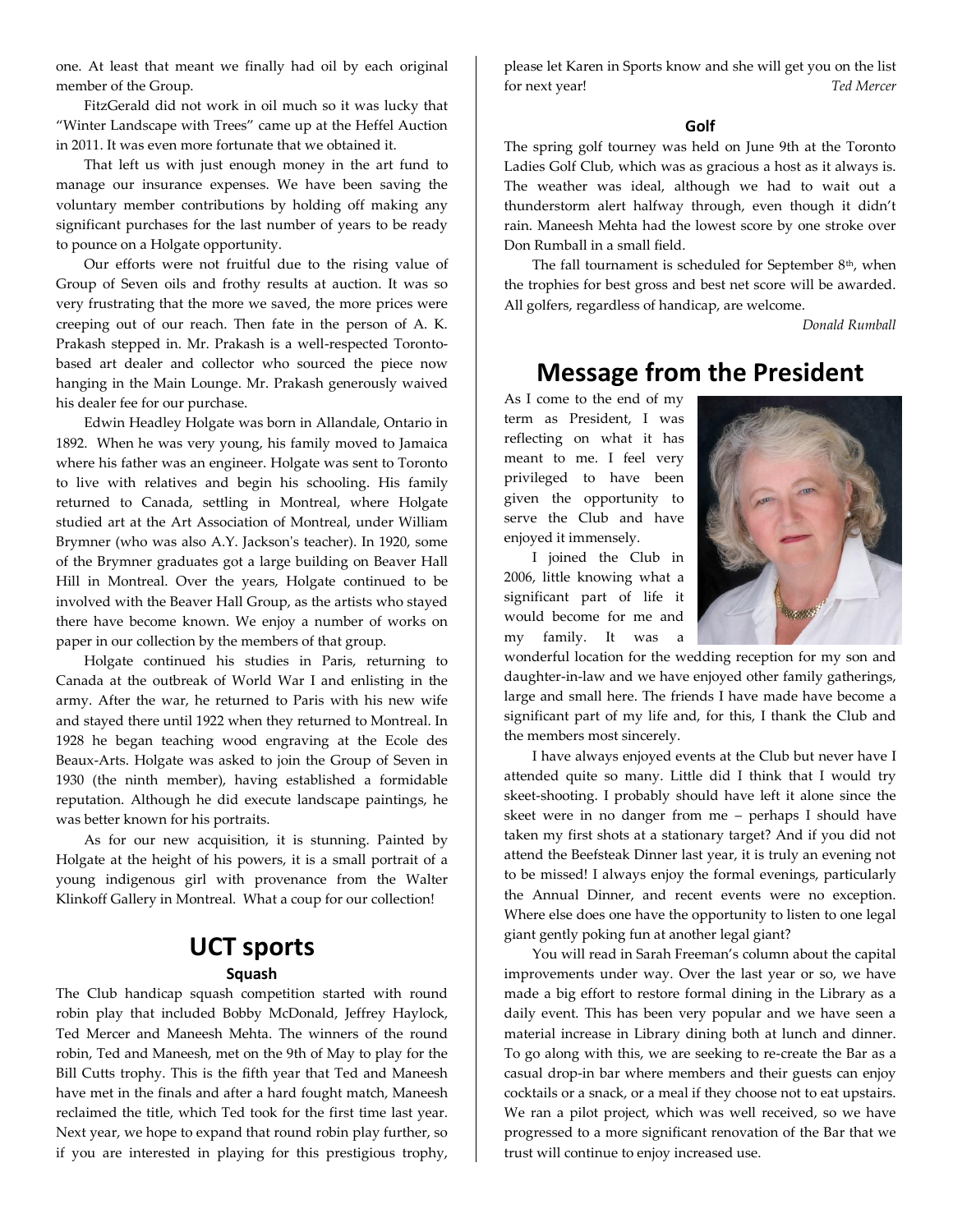# **Summer Wines and French Country Buffet Evening**

#### *By Bryan Graham*

Following the curve of the Mediterranean Sea from the Rhone River valley in the east to the Pyrenees Mountains and the border with Spain in the west, the sun- drenched vineyards of the Languedoc and Roussillon produce the largest quantity of wine of any wine region in France.

For many years, the Region's focus was on quantity over quality. In recent years, however, there has been a tremendous interest amongst producers in the Region to create wines of much greater quality, reflecting the unique aspects of their specific terroirs and appellations. As a result of employing better vineyard management, and invoking greater discipline in all aspects of the wine-making process, the results have been astounding. For all lovers of fine wine, the advancement of quality and consistency, without the escalation in prices seen elsewhere in France, provides many opportunities for the discovery of new treasures and smart buys across the Region.

The Region is a patchwork of interconnected, overlapping appellations and sub-appellations, the major ones being Coteaux du Languedoc, Saint-Chinian, Minervois, Corbieres, Fitou, Limoux, Cotes du Roussillon and Cotes Catalanes

Notwithstanding the number of appellations in this large Region, we should keep in mind that many of the grape varietals grown here are the same as those grown in the Rhone Valley, and like the Rhone, the wines offer an approachable, fruit-forward style that echoes the New World while maintaining a definite French pedigree and elegance.

The reception began with the Terroir la Baume Saint-Paul Brut Crémant de Limoux - a lovely aperitif bubbly produced in the same style as champagne. The tasting continued with the 2016 Château de la Négly la Natice Rosé and the 2015 Gérard Bertrand Réserve Spéciale Viognier. The first red wine of the evening was the 2014 Tessellae Vielles Vignes Grenache/Syrah/Mourvèdre Côtes du Roussillon, followed by



*Bryan Graham presenting the wines of Languedoc and Roussillon*

the 2014 Tessellae Vieilles Vignes Carignan.

The wine tasting was accompanied by a wonderful French Country Buffet created by our culinary team under Chef Patrick Desmoulin's leadership. It was a memorable evening enjoyed by all members and guests in attendance.

## **The Luncheon Speaker Series Margaret Wente and The Age of Disruption**

*By Diana Wiley*



The monthly luncheon speaker series – initiated by Judith Cole  $-$  is growing in popularity. The June  $13<sup>th</sup>$  session with Globe and Mail columnist, Margaret Wente, drew 90 guests.

In person, Ms. Wente does not project the forceful personality of her authorial persona, but her trademark outspokenness was on full display, however softly delivered. In her talk, she reiterated a line of argument she has been taking in her columns: traditional political "fault lines" have been shifted by globalization. The beneficiaries of globalization – the urban elites, who are educated and cosmopolitan – hold world views that are radically different from their less mobile, less educated compatriots. She described the "natural ruling classes" of the West as succumbing to a "cultural malaise" as they have increasingly lost touch with the general population, permitting populist voices throughout the West to stir latent resentment and anger.

A Donald Trump's ability to clearly articulate a vision of national greatness and demonstrate forceful leadership is catnip to those feeling dispossessed of their cultural ascendancy, the comfortable lifestyle underwritten by secure jobs, and the abundance promised by the American Dream. Ms. Wente seems to conclude that democratic capitalism is under an existential threat. Good thing we were in a place where we could order a stiff drink to buffer this rather cheerless assessment of the state of the world!

Members enjoyed catching up with each other over a halfhour mix-and-mingle prior to lunch. We're experimenting with the format of the luncheon in order to cater both to those who have to rush back to their desks and those who prefer to let the afternoon unfold in a more leisurely manner. We'd love to hear from you about your preferences.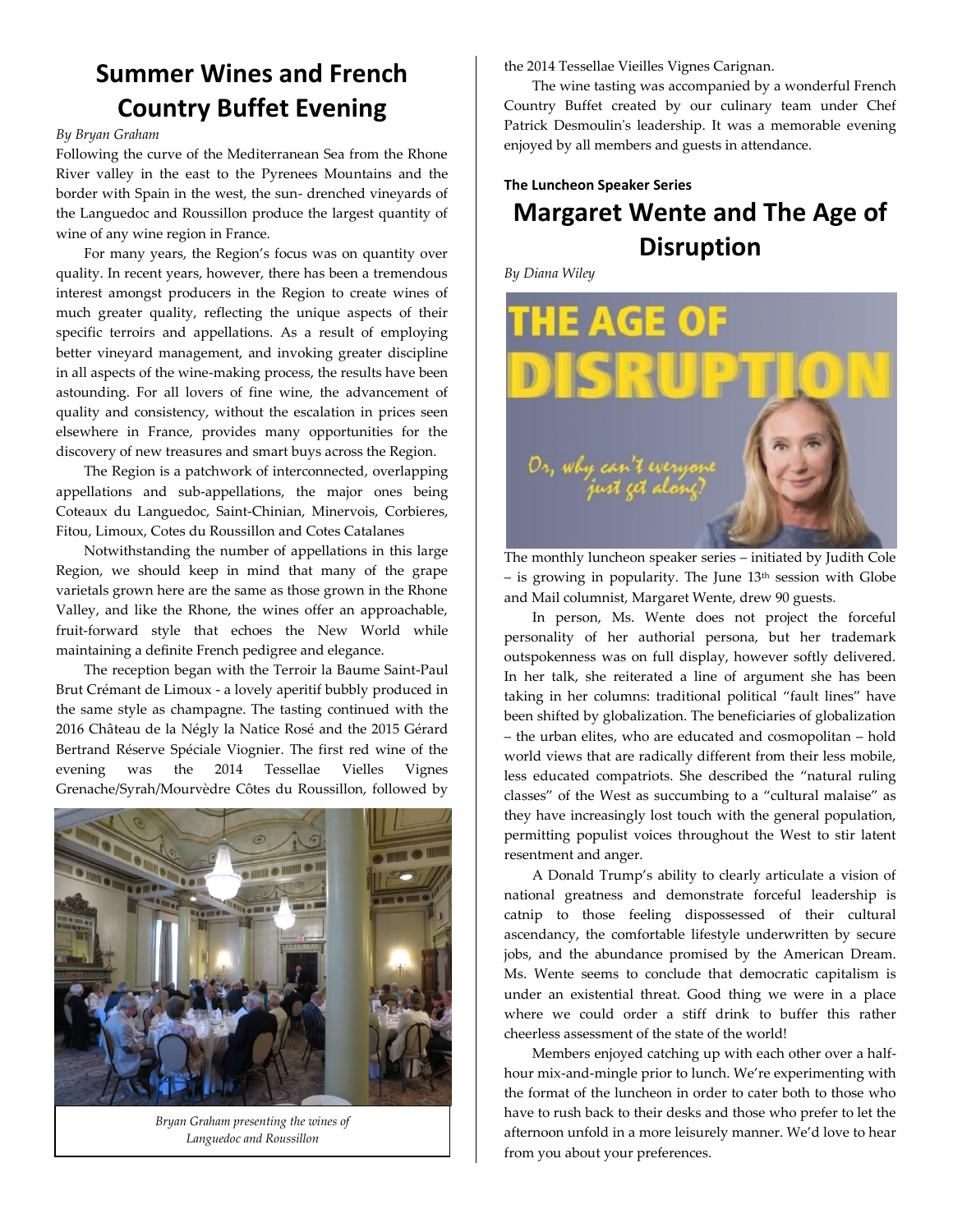#### **Club history**

# **Sir William Mulock (1843-1944)**

The Club has had a strong contingent of lawyers and judges among its members for almost a century. This is partly because Osgoode Hall is so close by, but it is also thanks to a new member who joined in 1926 – Sir William Mulock. *The University Club: Its Life, Its Times*, by Donald Rumball, tells the story:

"Sir William Mulock … was a successful politician, a member of parliament from 1882 to 1905. He was postmaster general from 1896 to 1905 in Sir Wilfrid Laurier's Liberal government and he participated actively in the negotiations that led to the entrance of Alberta and Saskatchewan into Confederation in 1905. He was responsible for creating the Department of Labour, setting down the text of the law himself in 1900 and serving as its first Minister from 1900 to 1905. During this mandate, with the help of a young economist named William Lyon Mackenzie King, he managed to abolish



*McKenzie King and Sir William Mulock sharing breakfast on Mulock's 101st birthday*

the 'sweat system,' which had permitted federal ministries to purchase supplies from companies that engaged in sweatshop labour practices. He also founded the Labour Gazette, with Mackenzie King as editor. In fact, Mulock was the man who convinced Mackenzie King to join the federal public service at a time when King was leaning toward a career as a teacher.

"After Mulock left politics, he was appointed Chief Justice of the Exchequer Division of the High Court of Justice for Ontario and sat as Chief Justice of Ontario from 1923-1936. He was Chancellor of the University of Toronto from 1924 to 1944.

"At the University Club, he served as Honorary President from 1929 to 1936 and established a long tradition of Supreme Court judges who belonged to the Club. His colleagues on the bench later included two of the most active founding members of the Club, George McFarland, the first President, and G.H. Sedgewick, who served twice as President, in 1921 and 1930.

"The acceptance of Osgoode Hall as an eligible university [in 1928] and the arrival of Sir William Mulock as a member enhanced the prestige of the Club enormously in the eyes of lawyers. By the end of the 1920s, the lawyer-members constituted an extraordinary group of young men who would distinguish themselves in their profession and their city. Many of them founded their own legal firms, which later grew to become the major, prestigious firms that dominate the profession in Toronto to this day. Their names are still recognizable in the names of law firms and included such men as Borden, Blake, Cassels, Graydon, Michener, Fraser, Beatty, Aird, Milner, McCarthy, McMillan, Osler, Harcourt, Tory and Foulds. These names all appeared in the membership list of 1929. A couple of years later, J.J. Robinette was added to the list; he was to become probably the foremost civil and criminal lawyer of his day in Canada."

An entry in Wikipedia adds a little more colour: "Mulock's use of profanity was said to be the most picturesque in parliament, and he was known for his consumption of Cuban cigars and [rye whisky.](https://en.wikipedia.org/wiki/Rye_whisky) Just before [Prohibition](https://en.wikipedia.org/wiki/Prohibition_in_Canada) came into force in Ontario in 1916, he had special concrete compartments built in his house into which he stored a lifetime supply of whisky.

#### **Book club**

# **Donna Leon's Brunetti**

#### *By Diana Wiley*

The University Club book club's most recent meeting, at the end of June, explored the crime novels by Donna Leon featuring Commissario Guido Brunetti of Venice. Fans of John Thaw's interpretation of Inspector Morse will already know the type: the brilliant analytical mind formed in equal parts by a love of the arts and gritty police work; the liberal social outlook born of a compassionate understanding of human foibles which is often at odds with his high-minded, uncompromising ethical standards; and a squeamishness and distaste for the common, vulgar and vicious that can make his professional life repellant. Morse's Oxford is an attractive setting, but shift the scene to Brunetti's Venice, add an aristocratic, intellectually sophisticated wife who whips up meals that draw her husband home for lunch and conversation, two articulate offspring, a cast of Venetian characters who are just culturally removed enough to be fascinating, and you have a book (26 books, in fact) that beguile you into spending the night under a reading lamp.

International best-selling author Donna Leon is an expat American who has lived in Venice for more than thirty years. She writes for an audience that is "educated, civilized, wellread, morally alert, and intellectually curious." Many of the crimes investigated in the series are against humanity – damaging the environment or breeding corruption which further frays the social fabric – often implicating a circle of individuals, corporations and institutions.

Many thanks to Moira Lawrence and Ann Guthrie for suggesting Donna Leon. The book talk is scheduled for the last Tuesday of every month, from 2:30 – 3:30 pm, followed by afternoon tea at 3:30 pm. Please feel free to join us on September 26<sup>th</sup>: even if you haven't read the book, the conversations are always lively and Chef spoils us with a delicious tea.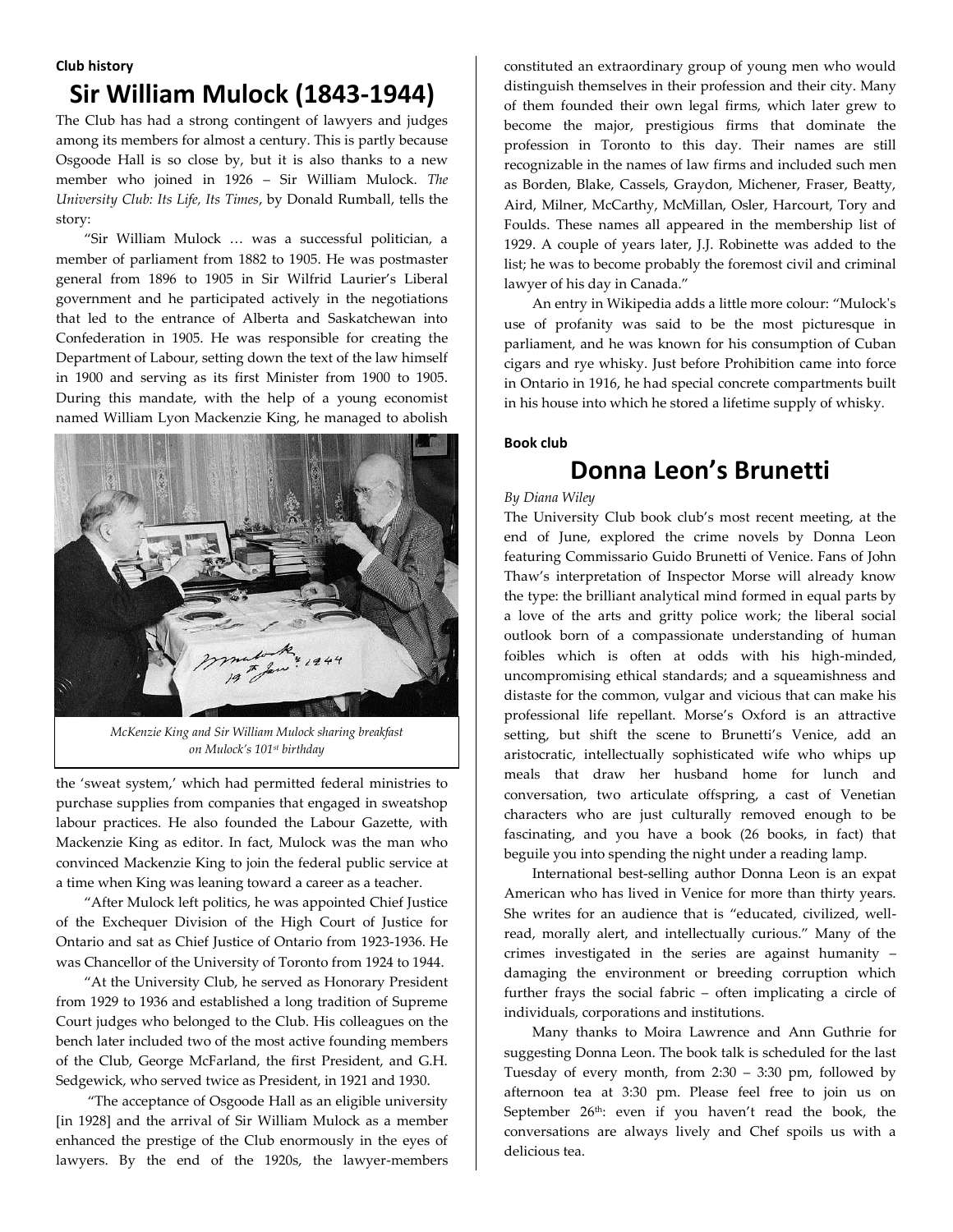# **The Fun of Fitness**

It may seem at times that pursuing fitness is all work and not too much fun. So, we thought that we might profile, from time to time, how members structure their fitness activities to highlight how much fun they have by incorporating fitness as part of their daily lives.



*Daisy McCabe-Lokos and Julian Scott on the trail*

In this issue, Daisy McCabe-Lokos describes the approach to fitness that she and her husband, Julian Scott, have adopted. Daisy has been a member of the Club since 2012, serves on the Sports and Fitness Committee and has been a member of the Board. She is a very busy and sought-after lawyer, but makes sure she finds time to pursue her fitness goals.

"Fitness is huge part of our lifestyle. It is how we spend most of our leisure time, together and apart. Because we focus on different sports, we can't always train together, but whenever possible, we do."

If Daisy and Julian are training for a race, they may train six or more times per week but that is unachievable if they are busy at work. Nevertheless, as the day for a race draws closer, they have no choice but to spend more time running (or swimming or biking). "The fear of showing up to a race ill prepared is the best motivator," she says.

Daisy and Julian both ran in the most recent Boston Marathon. "It was a great trip," she says. "The public's support for the race is unparalleled. Every mile is lined with people cheering and screaming – the entire city shuts down for the race. The fans make every runner feel like a hero!"

Of course, not just anyone can participate in the Boston marathon. Every runner has to qualify for the race by running under a certain time in a previous marathon. Just to stand at the starting line is an achievement. "It was my first Boston," says Daisy, "but Julian has run it four times. Most runners do Boston because it is a great goal to shoot for. After you've done it once, you find out it really is the best marathon around, and you'll want to qualify again and again. It's a vicious cycle!"

Preparation for a marathon is pretty standard for all races – running miles and miles and miles. Daisy says each runner has to strike a balance between running enough miles, and not burning out before race day. Daisy and Julian increase the miles they run each week, slowly but steadily, interspersed with regular long runs over several months.

They both ran two marathons last year – Boston in the spring and Toronto in October – and they found that just too tiring. This year, they plan a half marathon in the fall and then another full marathon a year later.

Daisy's favourite sport is swimming. "My least favourite fitness activity is probably running – likely because it is the hardest! It is a love-hate relationship. Julian is the opposite. He loves running precisely because it is the hardest.

"We are lucky to be able to spend our leisure time doing what we love – lucky that we have the means, our health, and the time to focus on activities that we truly enjoy!"

Daisy and Julian agree that the sports and fitness program at the UCT is a perfect addition to their active lifestyle. "The UCT provides a nice, quiet low-key facility. The unrestricted access is great – it lets us come and go at any time. It is also a perfect destination for a run before work. It lets us do a workout, shower, and grab a coffee all before starting the day."

#### **New-member profile**

### **Chris West**

#### *By Sean Mehrotra*

Chris West was born in London England (Stoke Newington) and grew up in Scarborough, where he played in Bob Prentice's Scarborough Baseball League. He went on to university at GMI (now Kettering University) in Flint, Michigan. After working for GM of Canada for several years, he gained retail experience at Humberview Motors, Toronto, before acquiring a GM dealership in St. Marys in 1983.

Chris is a director of Goals, a breakfast program for children; he was also part of the group that succeeded in moving the Baseball Hall of Fame and Museum from Toronto to St. Marys. He is a volunteer for All Aboard St. Marys (previously Save VIA), a grass roots group dedicated to improving passenger rail service in Canada.

His wife, Judy, worked at the St. Marys Memorial Hospital gift shop for a decade, then led the design teams for

the Baseball Museum and two new dealerships in the town – Downtown GM and AllRoads Dodge. Their son, Phil (a volunteer firefighter), runs the AllRoads dealership.

The West family members are proud supporters of their town, the home of former PM Arthur Meighen, which boasts Canada's largest outdoor supervised pool (the quarry), the St. Marys Lincolns Jr. B



hockey club and of course the Baseball Hall of Fame.

Chris is a member of RCMI and the Association of Professional Engineers of Ontario.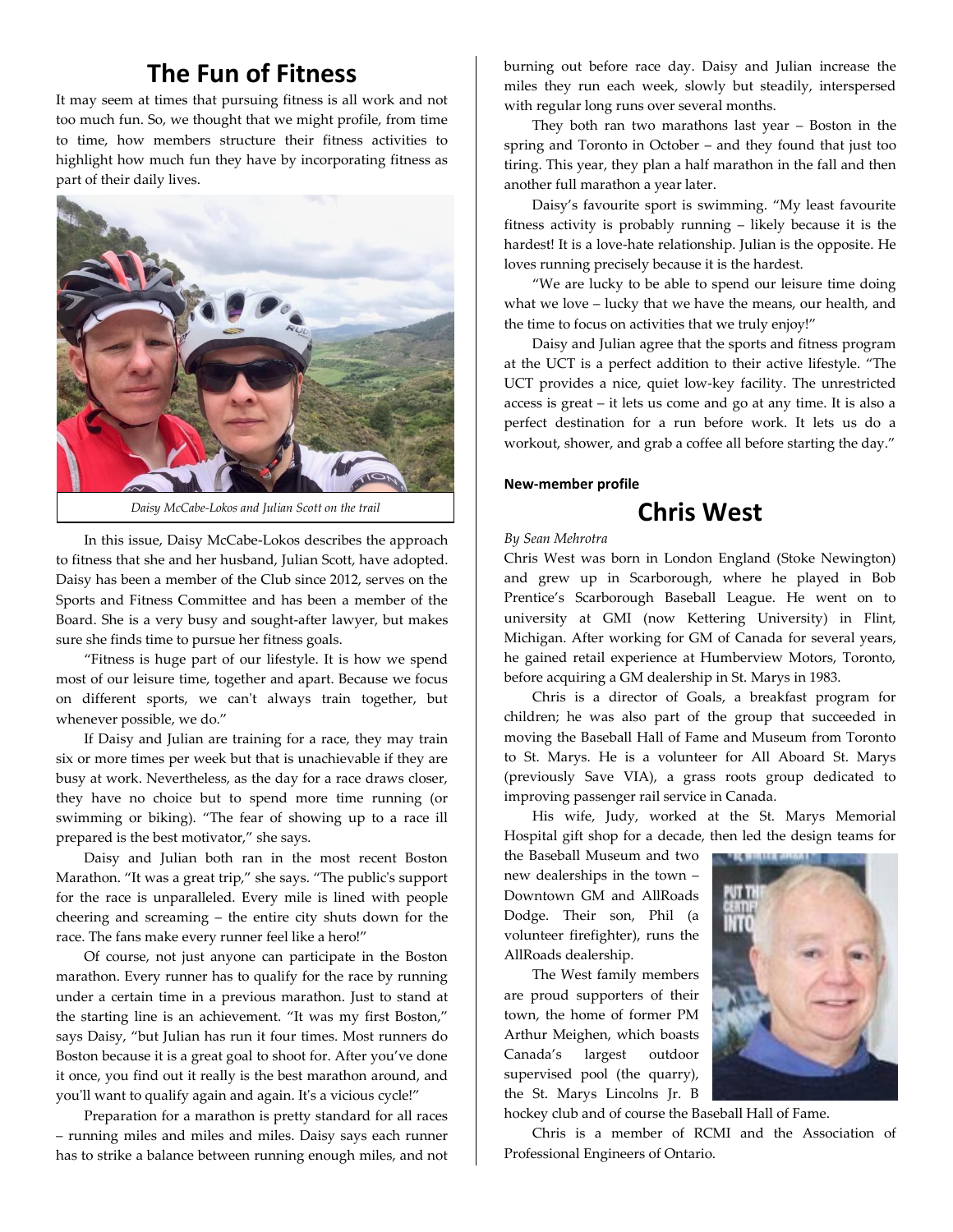# **Message from the General Manager**

Our new season starts in September with a golf outing at the Ladies Golf Club of Toronto. In October Judith Cole's Speaker's Series begins anew with a wonderful line-up of speakers and themes that will continue through to next spring. We have a joint UCT-B&R October evening featuring The Rt. Hon. Brian Mulroney, followed the next week by our Annual UCT Gala evening organized by Diana Wiley – so watch for our e-blasts to make your reservations!



Our summer months have been spent readying for the new season, including some significant changes: Those who have been in the city will probably have experienced seeing the various rooms being under renovation. We will re-open the Bar in September with a new look, and we have newly finished floors on the first and second

floor and new carpets in six of our twelve bedrooms, with the other half scheduled to be done next summer.

I am encouraged that we are going through so much stock in our cellar that we are producing a new wine list every month – the turnover gives us more opportunities to seek out new selections and to offer a wider range of wine-by-the-glass. So go ahead – drink up; your fellow wine lovers will thank you!

We continue to seek out new clubs in cities and countries not yet represented on our extensive reciprocal club list. If any of you have been invited to, or have visited, a club that you feel would be a good fit for our members, please let us know. These affiliations are a great benefit and as David Allan points out in this edition, pricing is often at a considerable discount from hotels.

We have some impending changes on the staffing front. You will be seeing a familiar face back at the front desk in the mornings – Sean Mehrotra will continue to assist with the integration of new members and will resume his role as Front Desk Manager; and Amy Hart will be moving upstairs to the office to take over events co-ordination until Jill Hutchison returns from her maternity leave in March. Victoria Ginsley, who has been on the front desk position during the afternoons, graduated from her Master's program in July and is now taking a year to think about the PhD she would like to do.

As we continue the search for a new General Manager, I would like to express my thanks for the solid support from the Board and Committee Chairs. In particular, Jenny Mercer has been wonderful to work with – she keeps offering to roll up her sleeves and dives in to help whenever there has been a

hiccup or equipment failure! She ends her term with the Club in good shape both fiscally and physically. Our results to the end of June have been reviewed by Collins Barrow, our auditors, and I think you will all be pleased with them – they give us the opportunity anew to meet the membership challenge that will be the focus in the months and years ahead.

And as I round out my six months as interim GM, I thank all of YOU, the loyal members, for making this Club the truly lovely place that it is. Please enjoy your club often, make the most of the great program of events, and bring your friends so you can show them a good time too!

#### **Staff profile**

### **Sous-chef John Olechowski**

#### *By Sarah Freeman*

John's love of food began when he arrived in Canada from Poland at the age of eighteen and the family started up a restaurant called "Ballada" that served European fare. John naturally started his working life in the family business, but it meant he had to learn English in a hurry. It wasn't a problem, however – his family came from a town close to the East German border, about a hundred kilometers from Berlin, so he already spoke Polish, German and Russian.

"Our family restaurant had a dance club/disco with a DJ on weekends, and it was one of the first Polish clubs in Mississauga," he says. "I worked in the bar on the weekends. Then I went to work at Mamina's Restaurant at Yonge and Wellesley, and it was here I began to learn about Italian and French cuisine."

He spent almost five years at Mamina's before being hired as Kitchen Manager at East Side Mario's. From there, he progressed through Baton Rouge and Canadiana (a Greek restaurant at Kipling) before hearing about a job opening at the University Club!

His favourite dishes are lamb, swordfish, beef striploin, mixed seafood and pasta – all those years of Italian cooking left their mark. But his favourite cuisines when he's eating at home

are Mexican and Indian: "There are so many types of Indian foods and spices to discover." The type of food he thinks he's not good at: "Polish!"

He has two sons, aged 17 and 14 and, while he says they like to help in the kitchen, he doubts they will follow their father into the same business. John and his family love to go



camping every summer. This year, they spent late August camping on the East Coast, following the Cabot Trail, staying at a cottage in Nova Scotia and – once the camping was done – living it up in Halifax!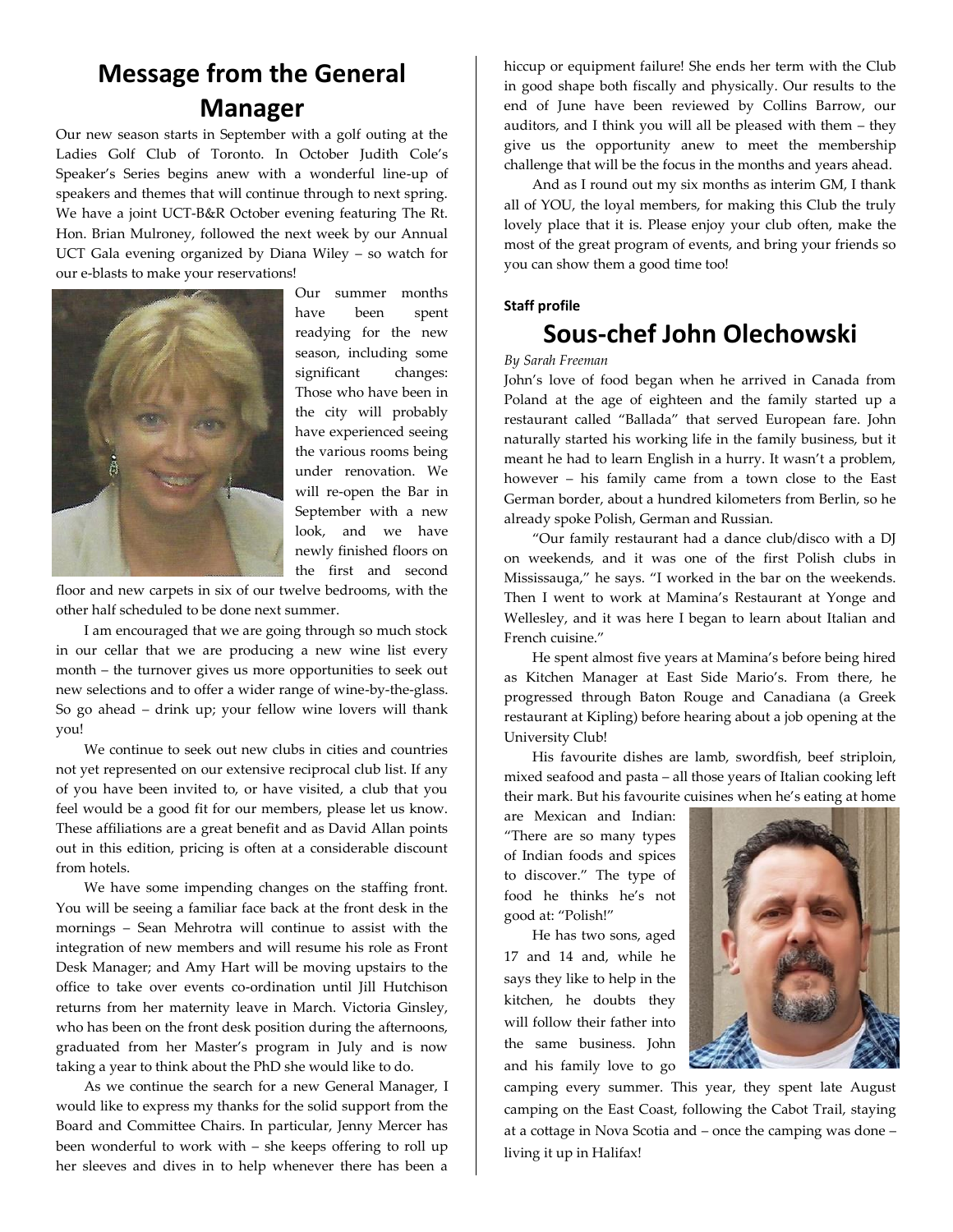## **Notes from the Wine Cellar**

#### *By Sean Morley*

As the hectic school routine came to an end and in advance of the serenity of summer holidays, the Wine Committee hosted the Club's annual "Jewels of the Cellar" wine tasting, one of the four enduring pillars of the Club's wine program, each



with its own unique theme and character. The idea behind the Jewels wine tasting is to highlight the tremendous value our wine cellar offers to members. Thanks to the diligent work of our Wine Committee, led by Michael Haddad, members can select a fine wine, aged appropriately, from a quality wine list with considerable depth and

breadth at very favourable prices. Our pricing policy limits the maximum mark-up on a bottle of wine to \$30 – a far cry from 200% to 400% at most restaurants, few of which are able to offer a range of selection as wide as ours. We also place great emphasis on our cellaring policy –the Wine Committee makes a point of purchasing fine wines that are kept on a separate cellared list, not to be released to the wine list for consumption until they approach their peak.

While there are some general rules of thumb for how long a wine from Bordeaux or a wine from Burgundy, for example, should be aged, the only sure way to tell if a wine is ready for consumption is to taste it. This is goal of the Jewels of the Cellar wine tasting. We pull out four or five wines that have been resting in the cellar, taste them, and determine if they are ready to be consumed. The tasting was led by Sean Morley, with a very special guest appearance by Timothy Hughes who can be credited with the development of the Club's wine pricing policy and disciplined approach to cellaring.

We started with a 2013 Far Niente Chardonnay (some white wines do benefit from aging) from the Napa Valley which had been aged for 10 months in French oak barrels before being released in 2014. This wine was well received by members who described the wine as having tropical flavours, as well as citrus, butter and honey. This wine is drinking well now and should be consumed by 2020; it is on our list at \$99.

Next we tasted two wines from the Burgundy region. First, the 2009 Maison Roche de Bellene Côtes de Nuits-Villages Vieilles Vignes (\$58 on our list), a simple, good-value wine exhibiting the typical red fruit and barnyard aromas and flavours characteristic of the region. Second, the 2011 Louis Jadot Savigny-lès-Beaune, La Dominode 1er Cru (\$45 on our list), an elegant wine with ripe red fruit and red berry aromas and flavours. The consensus of the tasting group was that both of these were drinking well, with the Louis Jadot (held by Sean Morley in the accompanying picture of the wine cellar) needing to be consumed sooner rather than later.

Finally, we tasted two cabernet sauvignon wines. First, the 2009 Chateau Prieuré-Lichine (\$66 on our list), a 4<sup>th</sup> growth from the Margaux in Bordeaux (50% Cabernet Sauvignon, 45% Merlot and 5% Petit Verdot), was drinking beautifully, exhibiting aromas and flavours of leather, cedar, tobacco and black fruit. This wine should drink very nicely over the next 15-20 years. Second, the 2012 Freemark Abbey Cabernet Sauvignon (\$129 on our list) from Napa (75% Cabernet Sauvignon, 15% Merlot, 3% Cabernet Franc, 2% and the rest Petit Verdot and Malbec) presented as a very full bodied, powerful wine with aromas and flavours of ripe blackcurrants and chocolate and should drink well over the next 15 years. The consensus of the tasting group was that both of these wines should be released to our wine list, but there was a robust debate as to which of them was the preferred wine, predictably opposing supporters of old-world wines against supporters of new-world wines.

The tasting continued on to dinner in the Main Dining Room where members had the opportunity to try the wines tasted alongside a special menu by Chef Patrick Desmoulin featuring Duck Salad Lyonnaise, Poached White Fish, Beef Tenderloin and Chocolate Ganache with Poached Cherries and Cassis Sorbet.

### **Obituary: Avie Bennett**

#### *By Neil Guthrie*

Avie Bennett, a distinguished member of the University Club for 36 years, died in June. He was born in Toronto in 1928 and left the University of Toronto without a degree to join his family building business, which he eventually turned into one of Canada's largest developers of shopping centres and other commercial properties.

In 1985, Bennett bought the venerable but struggling

Canadian publisher, McClelland & Stewart, and took an active part in its management. Under his direction, the M&S stable of authors came to include Alice Munro, Robertson Davies, Mavis Gallant, Margaret Atwood, Michael Ondaatje, Rohinton Mistry and Jane Urquhart. Bennett's later



acquisitions included Hurtig Publishers and Tundra Books, a children's imprint. In 2000, he sold 25% of his publishing interests to Random House and donated the remainder to the University of Toronto.

His volunteer causes included the Historica Foundation, the Art Gallery of Ontario, the University of Toronto, and York University (of which he was the tenth Chancellor). He received honorary doctorates from Ottawa, Toronto and York, and was a member of the Order of Ontario and a Companion of the Order of Canada.